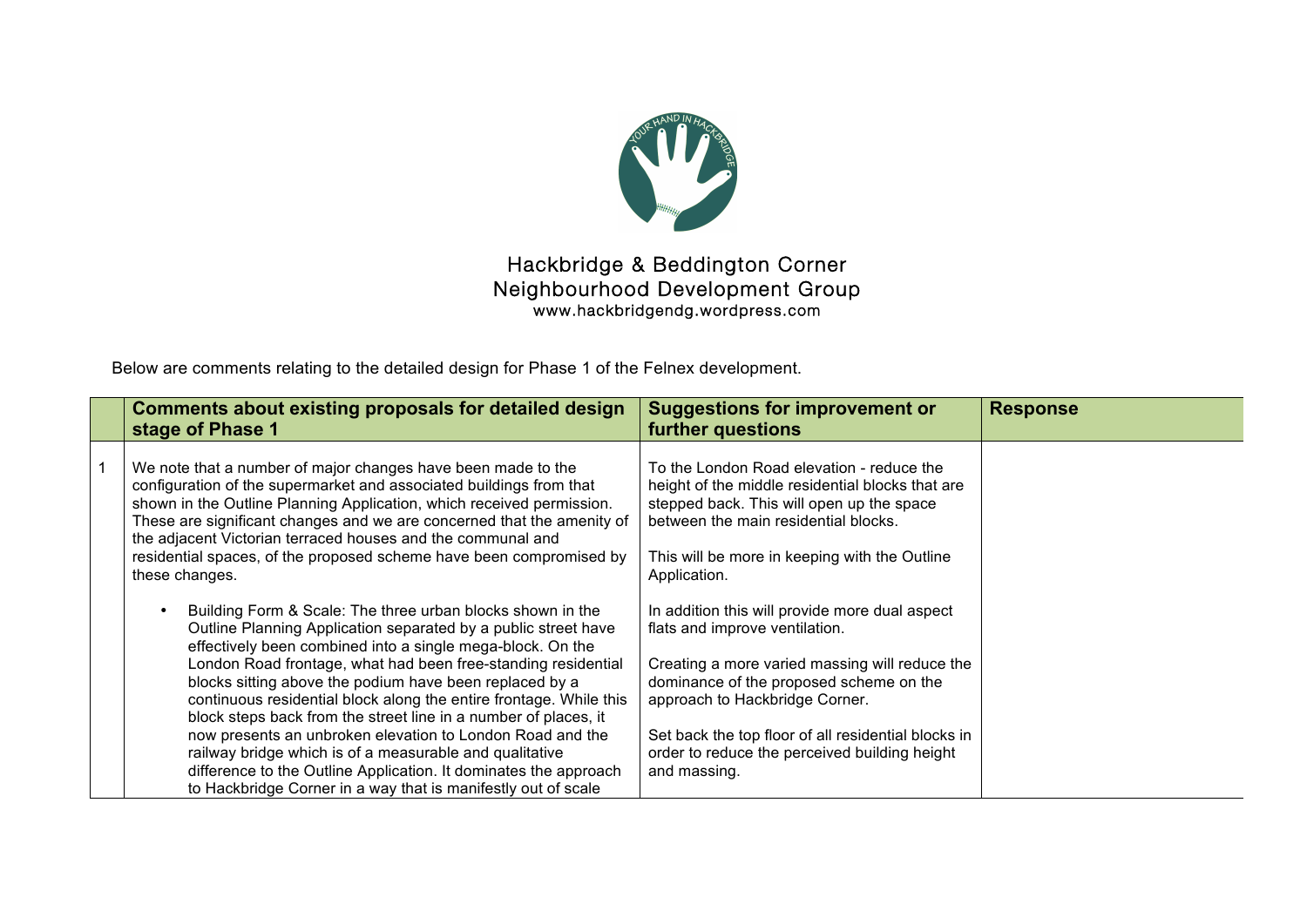|                | with the 2-storey houses and shops adjacent, as clearly<br>demonstrated in the artist's renderings.<br>Building Height: The Revised Massing drawing dated May 2011<br>shows the London Road frontage at 6 and 5 storeys, including a<br>single storey podium of shopping. The current scheme<br>effectively proposes 7 and 6 storeys including a retail podium<br>noted as being 2 storeys but equates to 3 residential storeys<br>approximately.<br>Building Access: The loss of the public street located between<br>blocks means that vehicular access to the car park and<br>servicing bays is drawn deeper into the scheme and now<br>necessarily circulates along residential streets. In particular, the<br>design and configuration of the car park and service bay<br>entrances side-by-side impact very negatively on the quality of<br>the street, active frontage, and pedestrian experience.                                                                                                 | Reconfigure vehicular access to the carpark<br>and service bay to reduce impact on the<br>surrounding residential streets.<br>Consider thorough redesign of the part of the<br>scheme in the vicinity of the railway. Currently<br>this appears to be designed with the primary<br>aim of ensuring pedestrian continuity with the<br>bridge underpass, however this underpass<br>does not provide a high-quality walking route<br>and should not be determinant. Given that it is<br>adjacent to the railway, this would suggest it as<br>a preferable location for car parking and/or<br>servicing entrances.                                                     |  |
|----------------|-----------------------------------------------------------------------------------------------------------------------------------------------------------------------------------------------------------------------------------------------------------------------------------------------------------------------------------------------------------------------------------------------------------------------------------------------------------------------------------------------------------------------------------------------------------------------------------------------------------------------------------------------------------------------------------------------------------------------------------------------------------------------------------------------------------------------------------------------------------------------------------------------------------------------------------------------------------------------------------------------------------|--------------------------------------------------------------------------------------------------------------------------------------------------------------------------------------------------------------------------------------------------------------------------------------------------------------------------------------------------------------------------------------------------------------------------------------------------------------------------------------------------------------------------------------------------------------------------------------------------------------------------------------------------------------------|--|
| $\overline{2}$ | The design does not respond to the physical location.<br>As the flats go around the elevation the design does not respond to the<br>orientation or location near to the road. The current proposed design<br>appears to treat all of the accommodation as a standard fit.<br>It is not clear from the plan how issues such as air and noise pollution<br>are being addressed for those properties facing directly onto London<br>Road.<br>Single aspect housing in this instance will mean the only source<br>of fresh air will be that directly accessed from the windows and<br>doors facing onto the London Road.<br>The residential frontage to London Road is continuous and<br>unbroken, whereas in the Outline Planning Application it was<br>formed of a number of freestanding blocks enabling greater<br>variety of aspect and ventilation.<br>The proposed design shows a significant number of single aspect units<br>and mews houses. There is a high risk of overheating with single aspect | In relation to noise pollution and poor air<br>quality, triple glazing and winter gardens, in<br>conjunction with passive ventilation have been<br>used to address this type of issue.<br>In relation to overheating, natural ventilation<br>and passive ventilation are commonly used in<br>developments to address this type of issue.<br>The Mew houses in particular could<br>incorporate openable roof lightings to improve<br>passive ventilation. This has been successfully<br>incorporated in the BedZED development.<br>Incorporate solar shading, such as brise soleil,<br>to reduce solar gains to large areas or glazing<br>that face south and west. |  |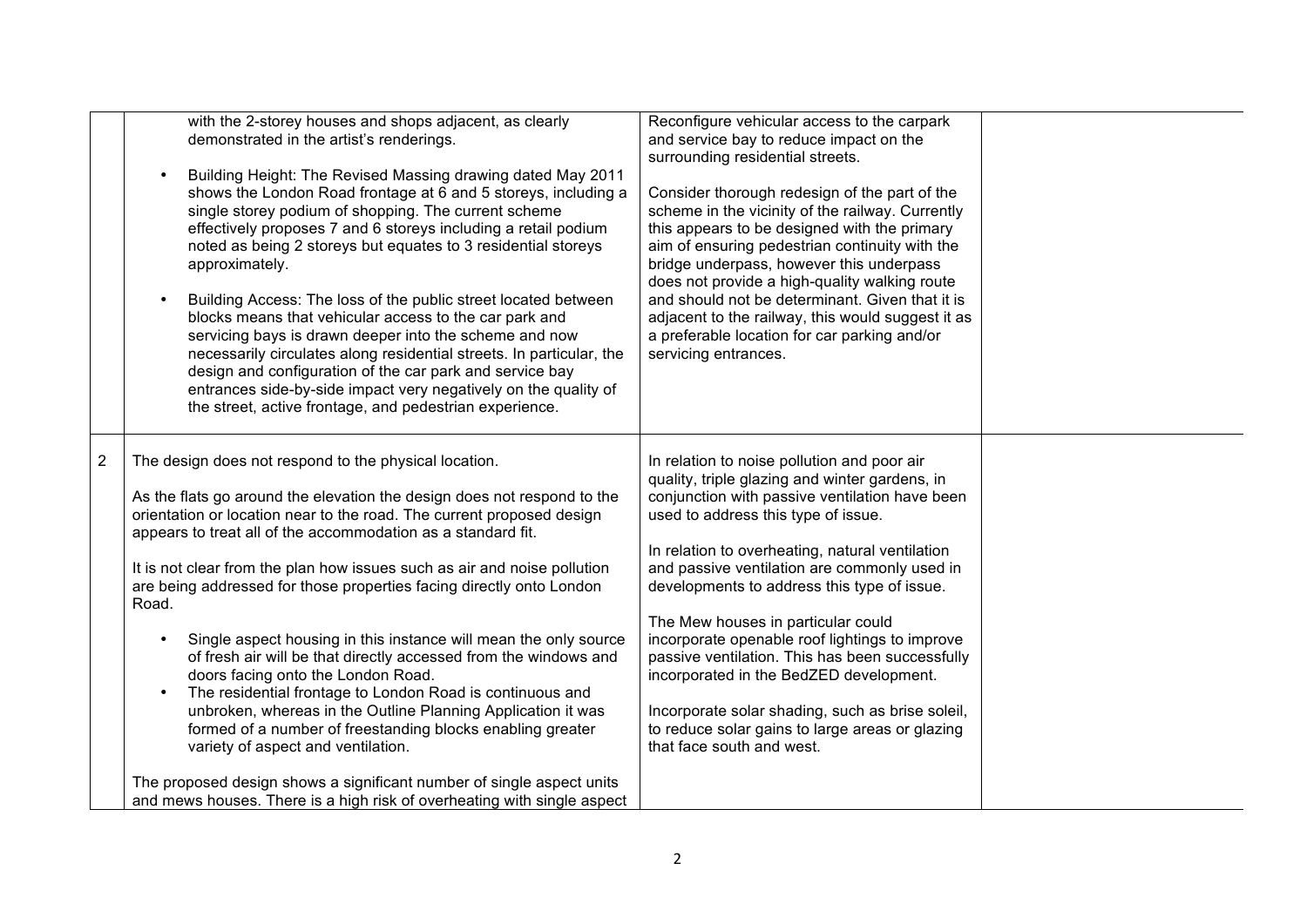|   | flats, particularly for those flats facing south or west.<br>Similarly, the current design shows a number of single-aspect north-<br>facing flats (principally above the supermarket entrance) that do not<br>comply with the Mayor's Housing Design Guide as required by the<br>conditions of the Outline Planning Permission.                                                                                                                                                                                                                                                                                                                                                                                                                                                                                                                                                                                                                                                                                             |                                                                                                                                                                                                                                                                                                                                                                                                                                                                                                                                                                             |  |
|---|-----------------------------------------------------------------------------------------------------------------------------------------------------------------------------------------------------------------------------------------------------------------------------------------------------------------------------------------------------------------------------------------------------------------------------------------------------------------------------------------------------------------------------------------------------------------------------------------------------------------------------------------------------------------------------------------------------------------------------------------------------------------------------------------------------------------------------------------------------------------------------------------------------------------------------------------------------------------------------------------------------------------------------|-----------------------------------------------------------------------------------------------------------------------------------------------------------------------------------------------------------------------------------------------------------------------------------------------------------------------------------------------------------------------------------------------------------------------------------------------------------------------------------------------------------------------------------------------------------------------------|--|
| 3 | We would like to see something innovative in design and designed for<br>the area. From the current proposal it would appear that the design is<br>based on the Higham's Park development. It is not clear from drawings<br>submitted how the proposed design interfaces with and creates new<br>links with the existing Wandle Valley Regional Park.                                                                                                                                                                                                                                                                                                                                                                                                                                                                                                                                                                                                                                                                        | During the process of compiling our<br>neighbourhood plan we have been exposed to<br>a wealth of examples of design and we would<br>like to share some of these with you. The<br>intention here is to focus on those images we<br>think could be more appropriate for<br>Hackbridge.                                                                                                                                                                                                                                                                                        |  |
| 4 | We note that in the proposed scheme, which was granted Outline<br>Planning Permission, the parking was to be located at half a level below<br>ground. This would have provided more direct access to the<br>supermarket from street level than the current proposed scheme.<br>In the current scheme proposal the car parking is now located at ground<br>level. Therefore the ground level entrance to access the supermarket,<br>which is now located at first level, is completely dominated by a<br>travellator. The double storey shop front glazing along this elevation<br>follows the principles of an active frontage but this is negated by the<br>travellator and change in level of the floor to the supermarket. Any direct<br>views into the supermarket will be obscured by the travellator and the<br>significant change in floor level.<br>The travellator proposed for the supermarket will consume a significant<br>amount of energy. This is not in keeping with the low carbon aims for<br>Hackbridge. | The pedestrian entrance to the supermarket,<br>directly off London Road, should be made<br>more architecturally prominent than the<br>entrance that provides access to the<br>travellator.<br>It is not clear from the drawings submitted how<br>this entrance has been detailed. Please<br>provide drawings clarifying this.<br>What possibilities are being considered to<br>generate energy to operate this travellator? Is<br>the use of some form of solar power being<br>considered to provide a source of energy to<br>help the supermarket offset its energy needs? |  |
| 5 | The car park is predominantly for use by residents of the development,<br>and the supermarket. However we do note that other users may use the<br>car park for a limited amount of time.                                                                                                                                                                                                                                                                                                                                                                                                                                                                                                                                                                                                                                                                                                                                                                                                                                    | We wish for the car park use to be diversified<br>for more community use. Extend the time for<br>other users, ie all day, during quieter trading<br>times of the supermarket. This could be week<br>days and users could be charged a similar                                                                                                                                                                                                                                                                                                                               |  |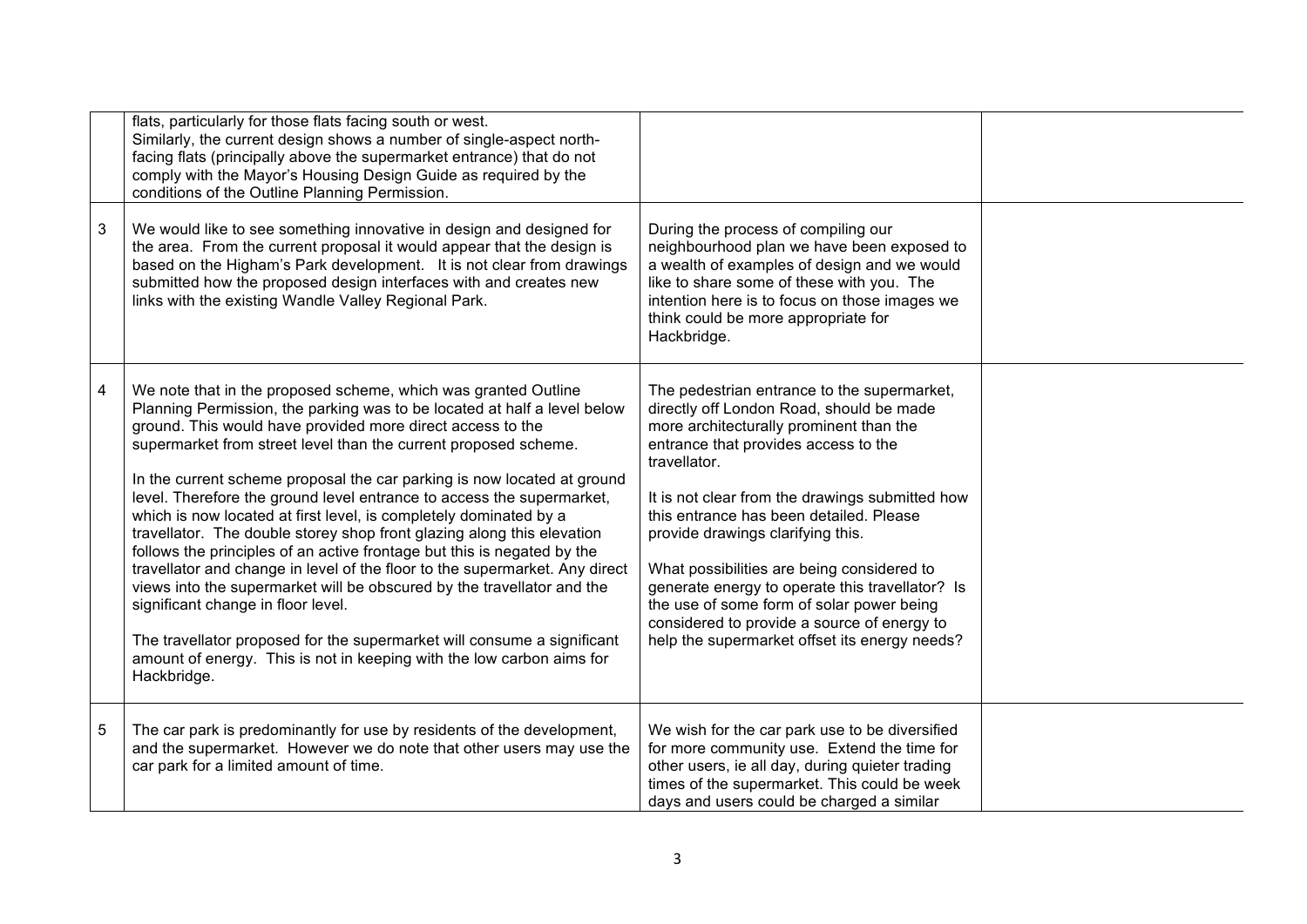|                |                                                                                                                                                                                                                                                                                                                                                                                                                                                     | amount to what is being charged elsewhere in<br>Hackbridge.                                                                                                                                                                                                                                                                                                                                                                                                                             |  |
|----------------|-----------------------------------------------------------------------------------------------------------------------------------------------------------------------------------------------------------------------------------------------------------------------------------------------------------------------------------------------------------------------------------------------------------------------------------------------------|-----------------------------------------------------------------------------------------------------------------------------------------------------------------------------------------------------------------------------------------------------------------------------------------------------------------------------------------------------------------------------------------------------------------------------------------------------------------------------------------|--|
| 6              | Cycling provision – only one cycle parking space per flat is being<br>provided but this fails to cater for families and does not respond to the<br>increase in cycling in the neighbourhood. As the sq footage of the flats is<br>tight, there is limited capacity to store cycles within the homes and so<br>allocation of safe storage of cycles, for more than one per unit, needs to<br>be reviewed and revised upwards to satisfy local needs. | Provide storage for one number cycle parking<br>space per bedroom. Use two tier bicycle racks<br>to increase capacity.                                                                                                                                                                                                                                                                                                                                                                  |  |
| $\overline{7}$ | We consider the location of housing facing directly onto London Road, at<br>the southern end of Block B, as inappropriate. This location will be most<br>affected by traffic noise and poor air quality, particularly for the flats<br>located at ground/road level.                                                                                                                                                                                | Provide some form of commercial units in this<br>location. This is a visible location and is directly<br>opposite pedestrian links to the train station. A<br>commercial unit would be a better use of the<br>location at the front of the development, rather<br>than housing. Perhaps a 'hub' for use by<br>individuals who purchase the apartments.                                                                                                                                  |  |
| 8              | Affordable housing all located together. This is not inclusive design.                                                                                                                                                                                                                                                                                                                                                                              | Provide social rented housing in two smaller<br>clusters in different locations and pepper pot<br>shared ownership properties around the site.                                                                                                                                                                                                                                                                                                                                          |  |
| 9              | Use of soft and hard landscaping to soften the look and feel of the rather<br>concrete appearance of the current materials being proposed. Street<br>trees are not enough to help with establishing the London Road green<br>corridor and increasing biodiversity.<br>It is noted that a green roof is suggested for the roof covering the goods<br>area.                                                                                           | Rain gardens or other soft landscaping pits<br>along the roads will help to address this.<br>If there are green sections of grass planned,<br>suggest substituting them for species rich lawn<br>turf from Wildflower Turf. This helps improve<br>biodiversity with 26 species and also goes<br>towards meeting regulatory standards such as<br><b>BREEAM and the Code for Sustainable</b><br>Homes.<br>Suggest Buxus Sempervivens is replaced with<br>something else due to box blight |  |